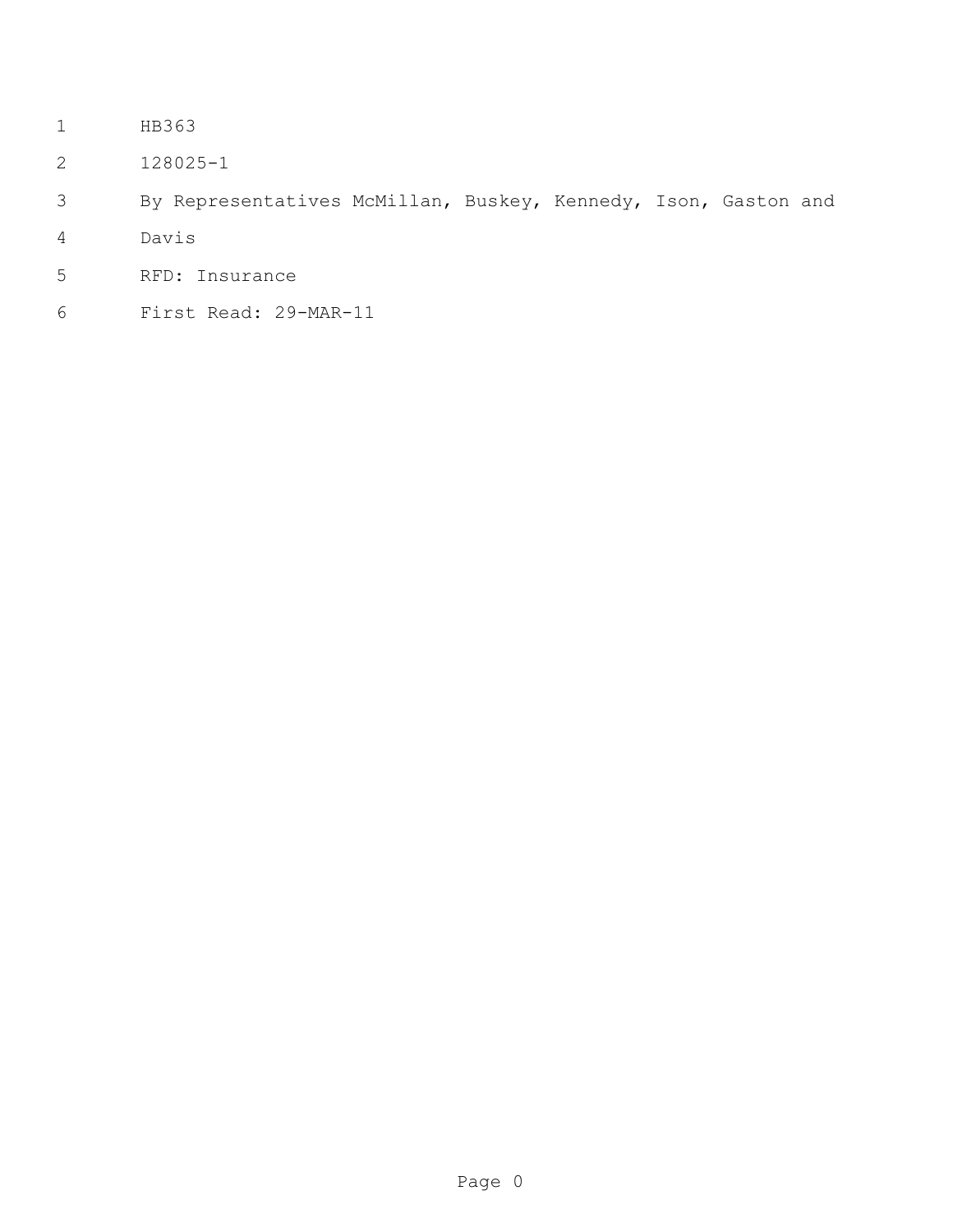| 1            | 128025-1:n:03/25/2011:LCG/th LRS2011-1570                     |
|--------------|---------------------------------------------------------------|
| $\mathbf{2}$ |                                                               |
| 3            |                                                               |
| 4            |                                                               |
| 5            |                                                               |
| 6            |                                                               |
| 7            |                                                               |
| 8            | SYNOPSIS:<br>Under existing law, Alabama has a six-year       |
| 9            | statute of limitations for actions based on written           |
| 10           | contract.                                                     |
| 11           | This bill would limit the statute of                          |
| 12           | limitations for the recovery of property loss to              |
| 13           | two years.                                                    |
| 14           |                                                               |
| 15           | A BILL                                                        |
| 16           | TO BE ENTITLED                                                |
| 17           | AN ACT                                                        |
| 18           |                                                               |
| 19           | To amend Section 6-2-38 of the Code of Alabama 1975,          |
| 20           | to allow an action to recover damages for property loss be    |
| 21           | commenced within two years from the date of the loss.         |
| 22           | BE IT ENACTED BY THE LEGISLATURE OF ALABAMA:                  |
| 23           | Section 1. Section 6-2-38 of the Code of Alabama              |
| 24           | 1975, is amended to read as follows:                          |
| 25           | $\sqrt{56-2-38}$ .                                            |
| 26           | "(a) An action by a representative to recover                 |
| 27           | damages for wrongful act, omission, or negligence causing the |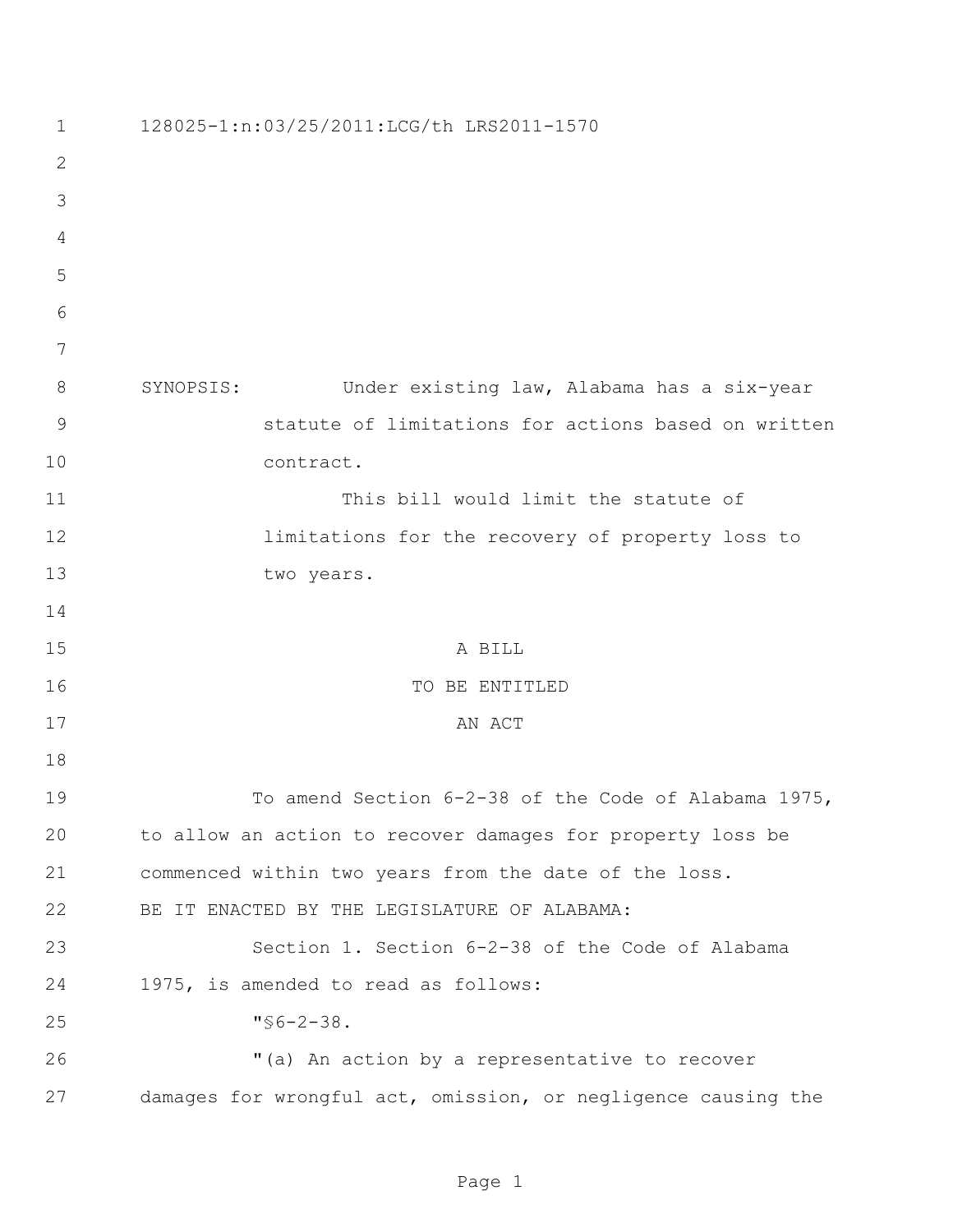death of the decedent under Sections 6-5-391 and 6-5-410 must be commenced within two years from the death.

 "(b) All actions by common carriers of property subject to Chapter 3 of Title 37 for recovery of their charges, or any part thereof, shall be begun within two years from the time the cause of action accrues and not after.

7 "(c) For recovery of charges, action shall be begun against common carriers of property by motor vehicles subject to this article within two years from the time the cause of action accrues and not after, except as provided in subsection (d) of this section; provided, that if claim for the overcharge has been presented in writing to the carrier within the two year period of limitation, said period shall be extended to include six months from the time notice in writing is given by the carrier to the claimant of disallowance of the claim, or any part or parts thereof, specified in the notice.

 "(d) If on or before the expiration of the two-year period of limitation in subsection (c) of this section, a common carrier by motor vehicle subject to Chapter 3 of Title 37 begins action under subsection (c) of this section for recovery of charges in respect of the same transportation service or, without beginning action, collects charges in respect of that service, said period of limitation shall be extended to include 90 days from the time such action is begun or such charges are collected by the carrier.

 "(e) The cause of action in respect of a shipment of property shall, for the purpose of subsections (b) through (f)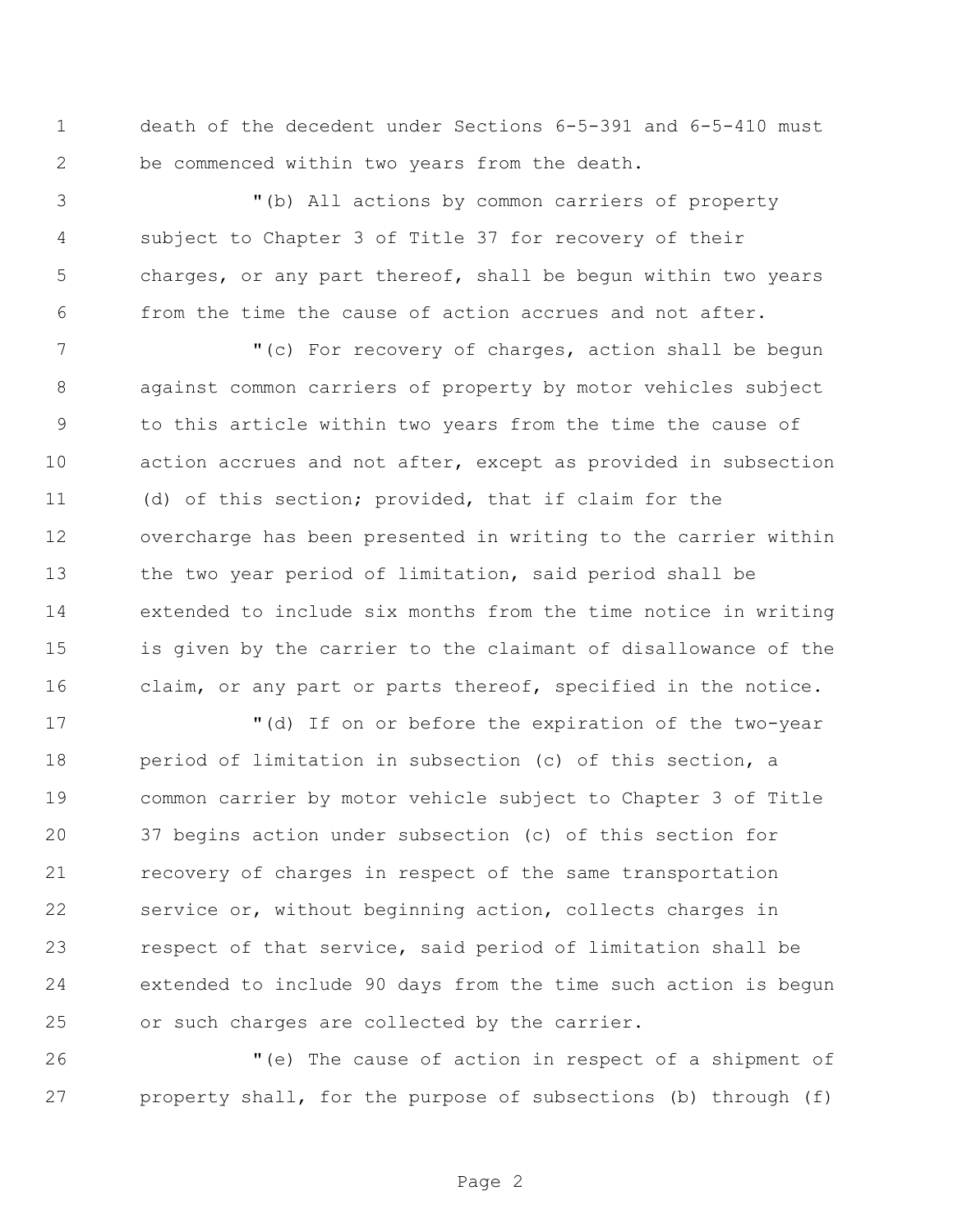of this section, be deemed to accrue upon delivery or tender of delivery thereof by the carrier and not after.

 "(f) The term "overcharges" as used in subsections (b) through (e) of this section shall mean charges for transportation services in excess of those applicable thereto under the tariffs lawfully on file with the public service commission.

8 "(q) Any action brought under Section 25-5-11(b) must be brought within two years of such injury or death.

 "(h) All actions for malicious prosecution must be brought within two years.

 "(i) All actions for seduction must be brought within two years.

 "(j) All actions qui tam or for a penalty given by statute to the party aggrieved, unless the statute imposing it prescribes a different limitation, must be brought within two years.

 "(k) All actions of libel or slander must be brought within two years.

 "(l) All actions for any injury to the person or rights of another not arising from contract and not specifically enumerated in this section must be brought within two years.

24 "(m) All actions for the recovery of wages, overtime, damages, fees, or penalties accruing under laws respecting the payment of wages, overtime, damages, fees, and penalties must be brought within two years.

Page 3